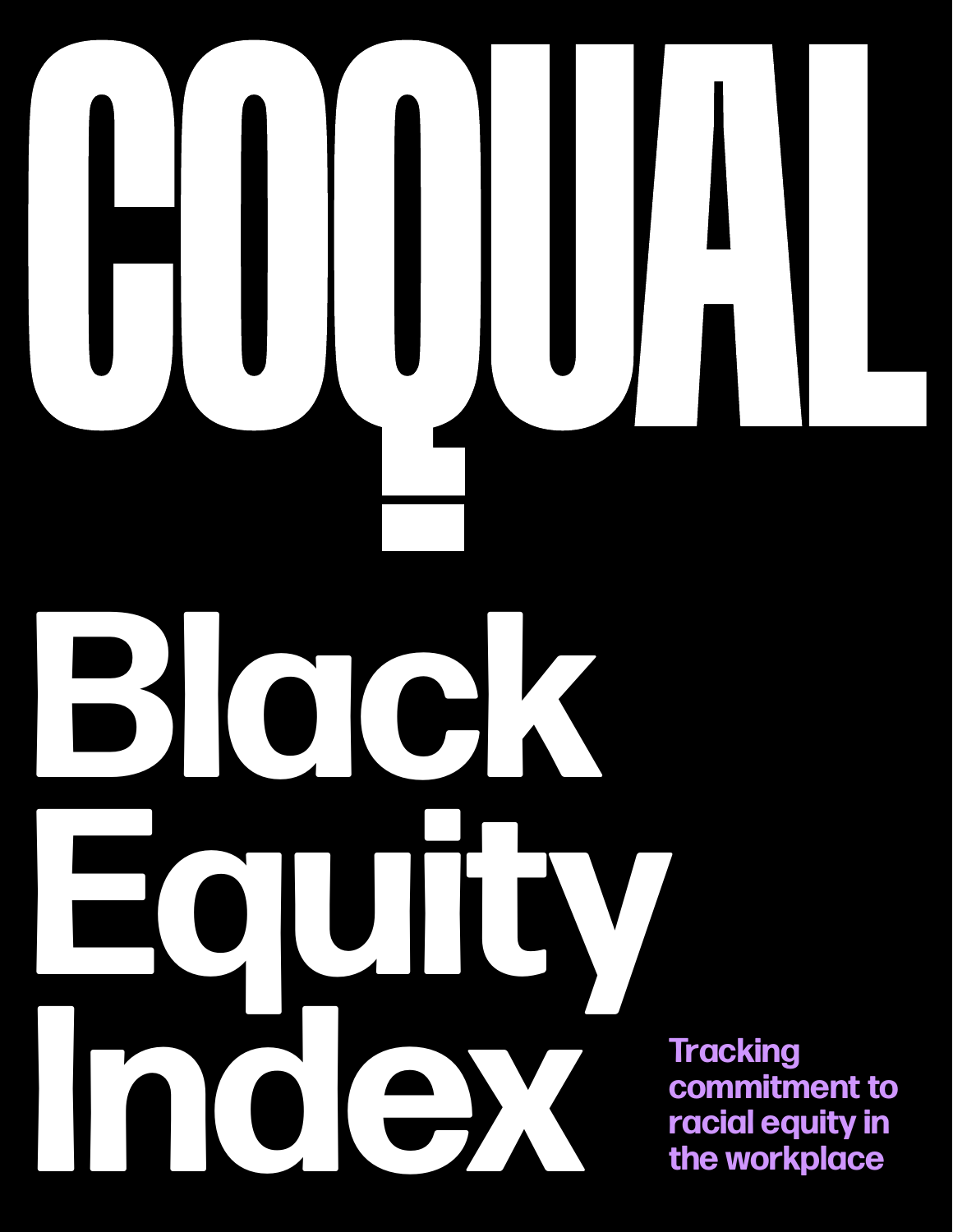# **Introduction**

Over the past two years, companies have made unprecedented commitments to Black equity, reflecting frankly on systemic racism and pledging to help dismantle it within and outside of their walls. Now, to keep up momentum towards this challenging transformation, companies are seeking ways to measure the effectiveness of their efforts.

Coqual's Black Equity Index (BEI) provides a benchmark of leading global companies to establish where they are progressing, and where they can continue to improve. Backed by Coqual's years of research and advisory services dedicated to identifying and eliminating workplace inequity, the BEI is a powerful tool to help companies turn incremental change into enduring impact in the years to come.

The BEI measures an organization's achievement in six critical areas: accountability, advancement, investment, sustainability, public engagement, and representation. In all six, we find positive news and room for growth.

Results from the inaugural BEI demonstrate that companies have rolled out policies to better recognize and reward Black talent—putting accountability for Black equity in place for top leaders, tracking advancement, and publicly sharing data on Black representation, for example. Yet most companies still lack comprehensive Black equity programs. Too often, initiatives are piecemeal, and their impact is not carefully evaluated. Black representation at all levels of the career pipeline—a tangible outcome of success in the other five focus areas—still lags.

The BEI's methods rest on Coqual's many years of actionable research tackling workplace bias and uncovering barriers to advancement for underrepresented populations. Analysis of the BEI survey data is this project's crucial element. In this white paper, we have aggregated individual company findings to reveal the broader corporate landscape for Black professionals.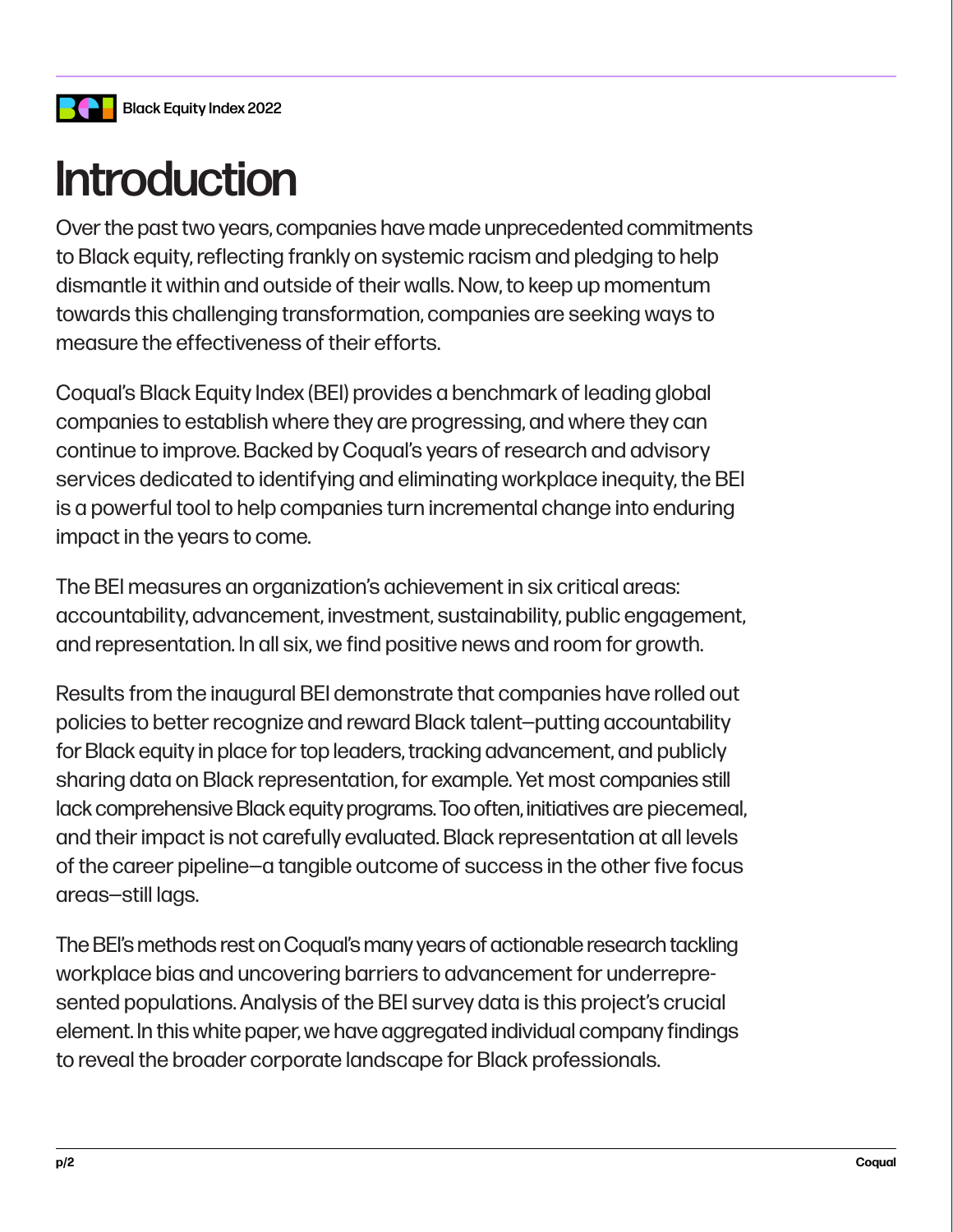

For the inaugural BEI, 26 companies from a range of industries (including technology, financial services, professional services, energy and utility firms, and life sciences) stepped forward to participate. Together, they employ some 700,000 people across the globe.

What follows is the first installment of a multi-year undertaking to help companies honor their commitments to Black equity. Surveys and analyses will be fielded annually so companies can log their progress year over year. But, importantly, our process will also evolve—alongside continuing conversations about goals and best practices for achieving Black equity in the workplace.

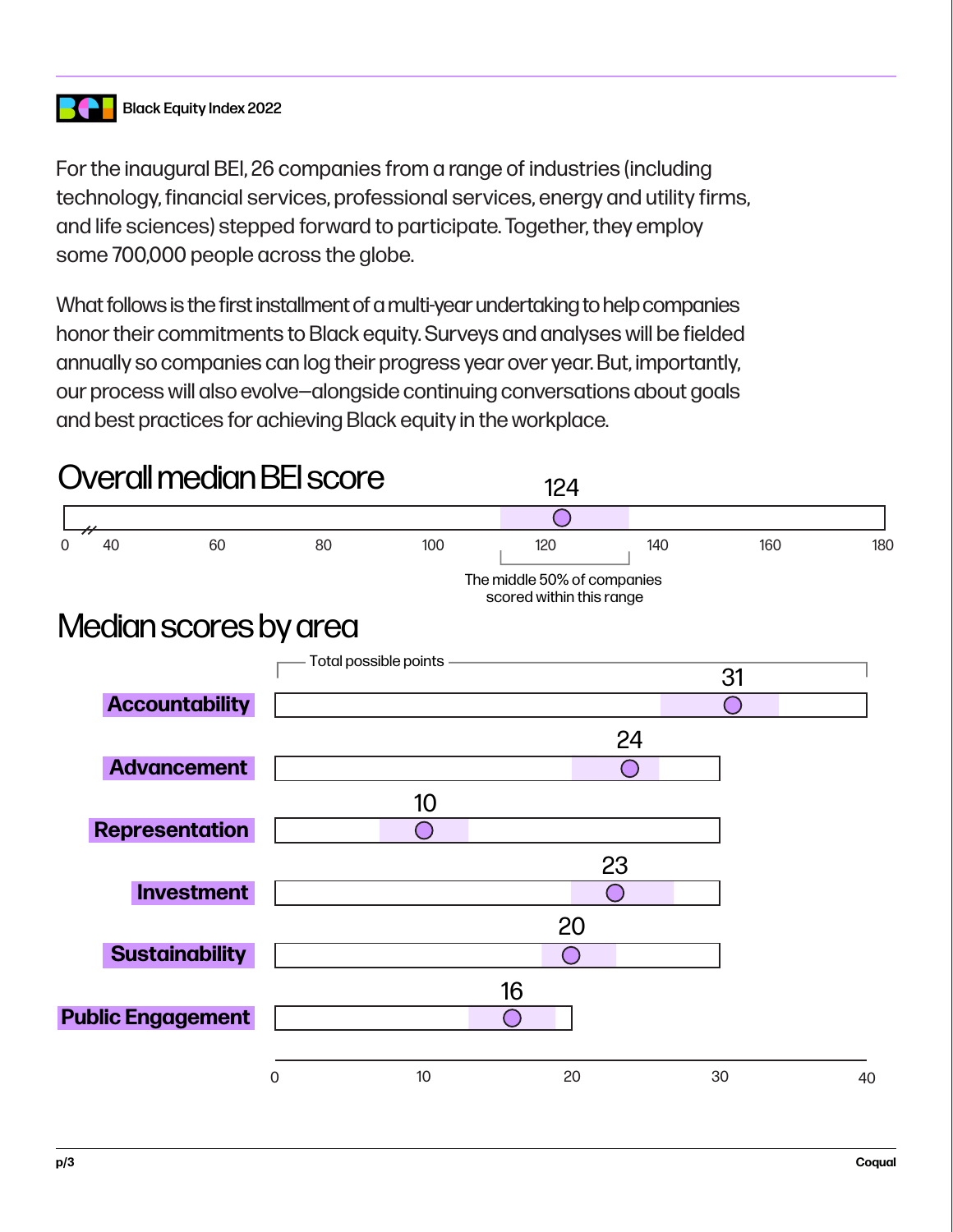# **Accountability** Hold leaders accountable for Black equity

Accountability mechanisms ensure leaders make Diversity, Equity, and Inclusion (DE&I) a priority. It's encouraging to see that many companies have implemented them—and, of course, there is more to be done.

Most participating companies are incentivizing senior leaders to focus on equity. Of companies surveyed, 62% consider workforce diversity in performance evaluations for senior leaders. Only 42% link measurable progress on diversity metrics to executive compensation. Linking executive pay to implementation of effective DE&I policy is one of the most powerful accountability tools companies can use to achieve Black equity.

Of BEI participant companies, 81% choose to publicly report EEOC-1 data, a laudable move towards transparency. The Equal Employment Opportunity Commission (EEOC) requires companies to report data on workers according to race/ethnicity, gender, and job type, but doesn't require them to make it public. Sharing the data publicly allows external stakeholders, including investors, to hold companies to higher standards.

**62%** 

of participating companies consider **workforce diversity in senior leaders' performance evaluations**

## Recommendation

Implementing accountability measures for the most powerful leaders in the organization ensures that DE&I will be an institutional priority. Incentivize leaders to drive DE&I goals and create Black equity through performance evaluations and pay. Many companies are already doing this, and those who haven't yet should do so.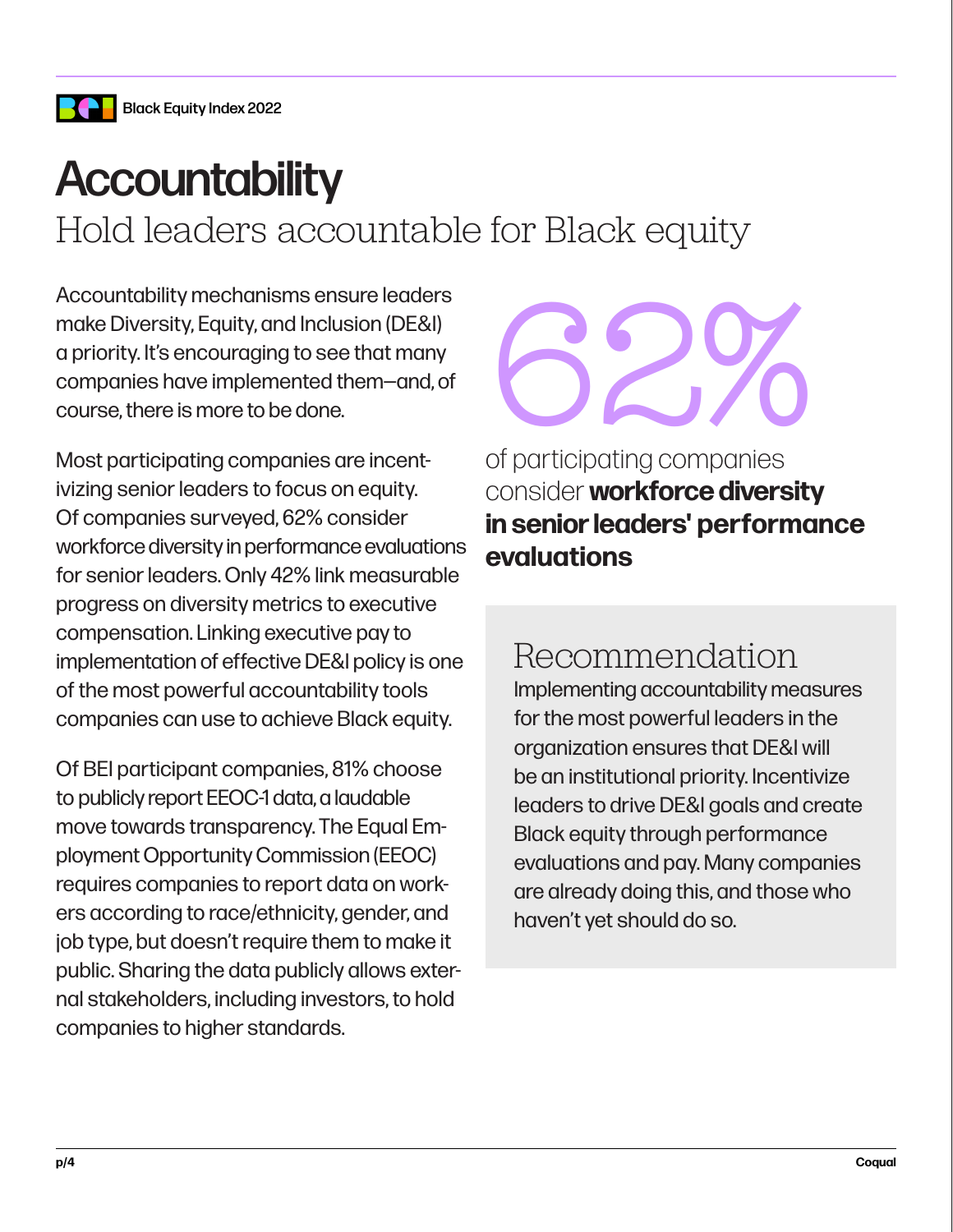# Advancement Promote and retain Black talent

Advancement continues to be a challenge. Black professionals are less likely than professionals of other racial groups to receive promotion opportunities or to have access to senior leaders, Coqual finds in [study](https://coqual.org/reports/being-black-in-corporate-america-an-intersectional-exploration/) after [study](https://coqual.org/reports/equity-at-work/). Coqual's *[Equity at Work](https://coqual.org/reports/equity-at-work/)* series revealed that Black professionals are twice as likely as White professionals to say their time to promotion is longer than their peers'. Put bluntly: companies too often fail to promote and retain Black talent.

The first step to improvement is to get the necessary information on where gaps lie. Today, only about half (54%) of responding companies track time to promotion by race. If companies can't identify where career stall is happening, they can't meaningfully intervene to remove the barriers.

To shorten time to promotion, Black professionals need [sponsors](https://coqual.org/reports/the-sponsor-dividend/)—powerful leaders who can advocate for their advancement. Most companies (81%) have mentorship programs to offer nurturing and advice, but fewer than half (46%) have the sponsorship programs that would give Black professionals meaningful career development and traction.

# 46%

of companies have **sponsorship programs for Black professionals**

# Recommendations

- Track advancement by race. It's crucial to also look by gender, level of seniority, and by department, in case aggregate figures mask worrisome trends. Use this data to identify where promotions are lacking, and focus advancement efforts there.
- Institute high-quality sponsorship programs and track their effectiveness. Draw from successes and shortcomings to improve them, and work towards an organizational culture of sponsorship for all, regardless of racial background.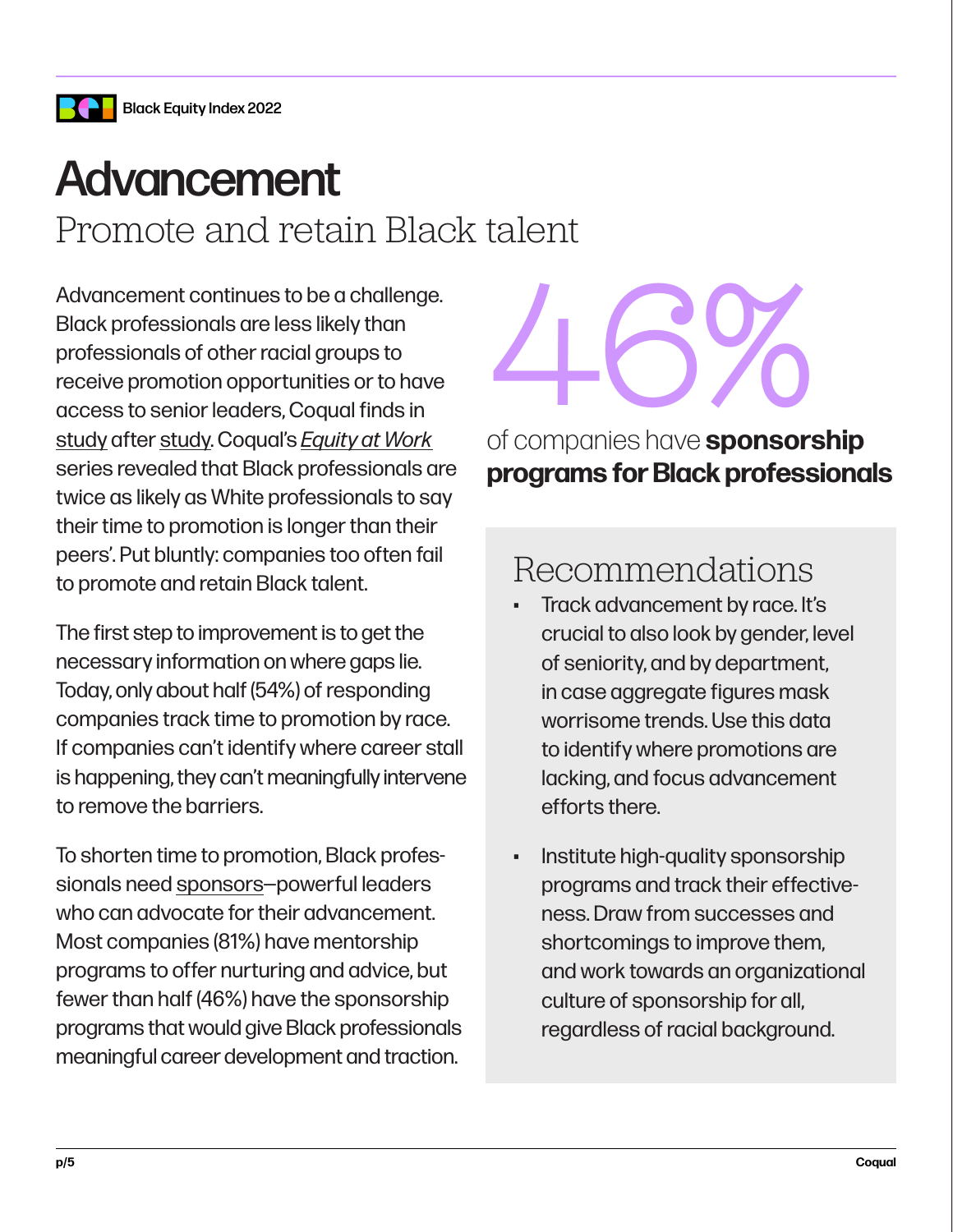# Representation Build Black representation at every level of the organization

In the US,10% of college graduates are Black.Yet only two participating companies have Black representation of 10% (or more) across their US employee bases.

Especially when it comes to leadership, representation figures can be daunting. After all, representation is a lagging indicator, often reflecting the need to drive greater equity and inclusion throughout the talent life cycle.

Just look at the top of the house: 38% of BEI respondents lack a single Black member on their boards. It's no wonder, then, that Black professionals are six times more likely than White professionals to believe someone of their race/ ethnicity would never have the top job, as Coqual found in *[Being Black in](https://coqual.org/reports/being-black-in-corporate-america-an-intersectional-exploration/)  [Corporate America.](https://coqual.org/reports/being-black-in-corporate-america-an-intersectional-exploration/)*

# Only 1 in 13

companies have **10% or greater Black representation**

# Recommendation

Build a pipeline of board candidates to draw on, and cultivate relationships with Black leaders early and often. Resist the instinct to only tap existing networks, which are often insular. Reconsider traditional playbooks for board candidacy.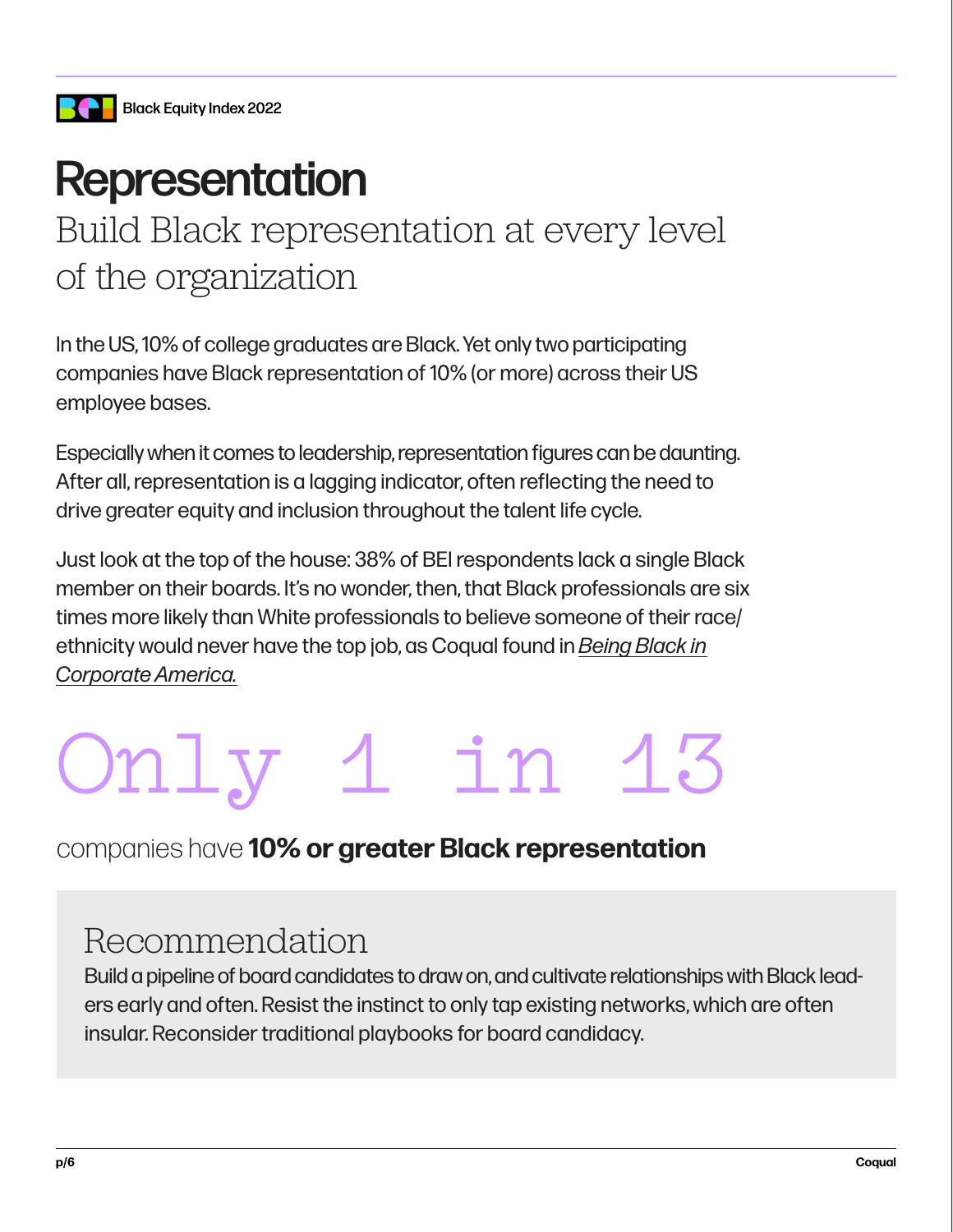

Black professionals, BEI results show, are often siloed in support functions. Black representation is highest in human resources, at an average of 11% of staff in those departments across responding companies. And Black professionals are rarely team leads. Across our entire sample, Black professionals make up, on average, only 4% of people managers. (Note that this data reflects the percentage of professionals who self-identify as Black to their employers, which may not capture the entire Black population at a given organization.)

Companies are making an effort to better understand the demographics of their workforce: 85% of companies have a self-identification campaign that includes race.



# Recommendation

As you work on representation, pay special attention to people managers and product managers/core business roles. Effective self-ID campaigns will likely be necessary to get the data you need—and keep in mind that data privacy is crucial.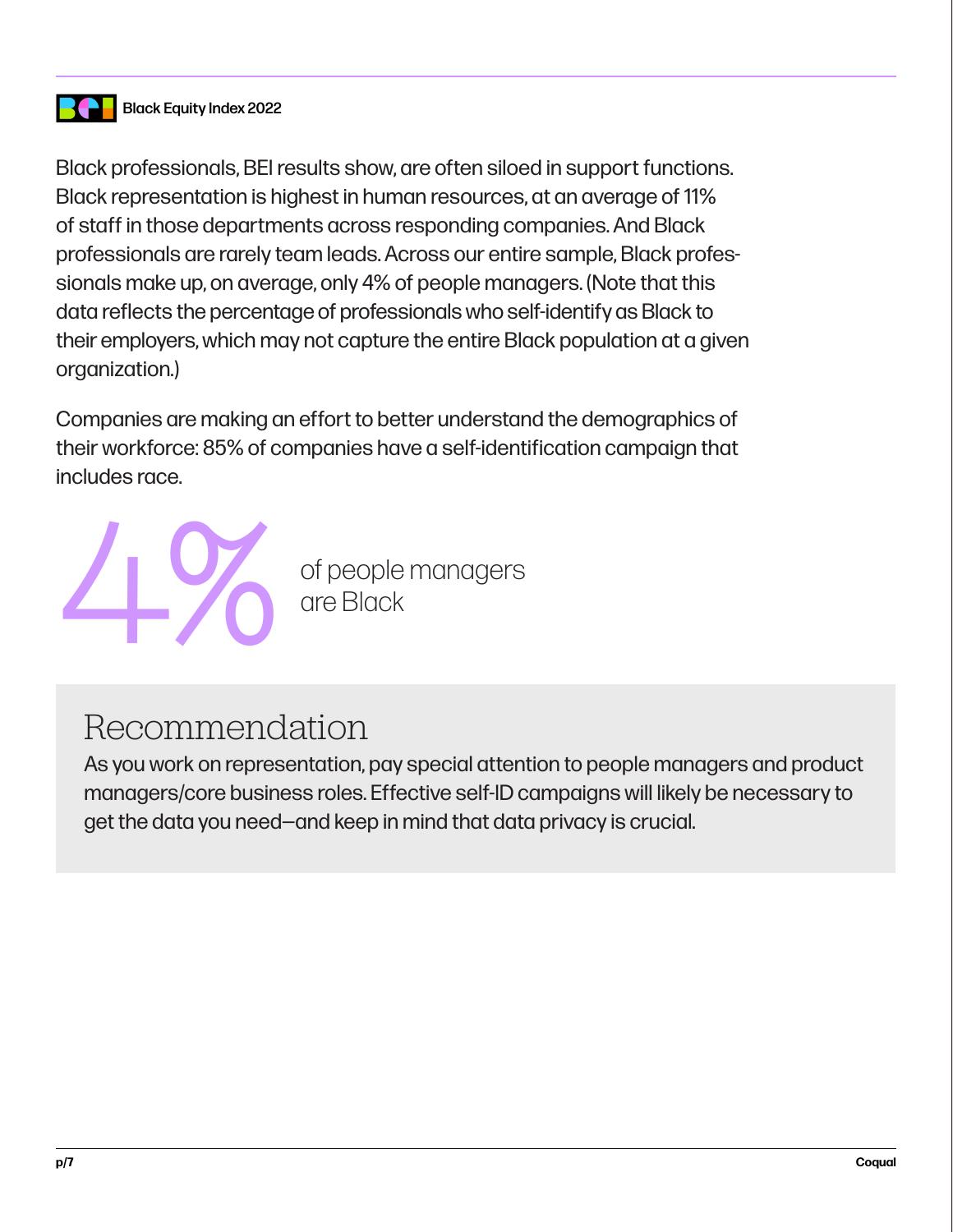# Investment Back commitments with tangible resources

To make progress on Black equity, it must remain a visible organizational priority—in other words, backed by the Chief Executive Officer (CEO). BEI results show that many companies give their head of diversity direct access to the top of the house. Of participating companies, 27% have their Chief Diversity Officer (CDO) or DE&I head reporting to the CEO. Most others report into the Chief Operating Officer, Chief Talent Officer, or Chief Human Resources Officer (CHRO).

Another way to keep momentum in equity work is through a CEO-led task force. More than 3 in 4 responding organizations (77%) have a DE&I task force. However, of those with a task force, only 10% are led by the CEO, and only 55% are led by someone in the C-suite. Task forces led by the most senior leaders have greater visibility within the enterprise, and signal company commitment to the work.

of responding companies **have a DE&I task force** of responding<br>
of responding<br>
of responding<br>
of responding<br>
of responding<br>
of responding<br>
of responding<br>
of **DE&I** task f **17 & Participal Companies have**<br> **77 & DE&I task force**<br> **77 & DE&I task force** 

### Company task forces led by:

The CEO



55%

### Someone in the C-Suite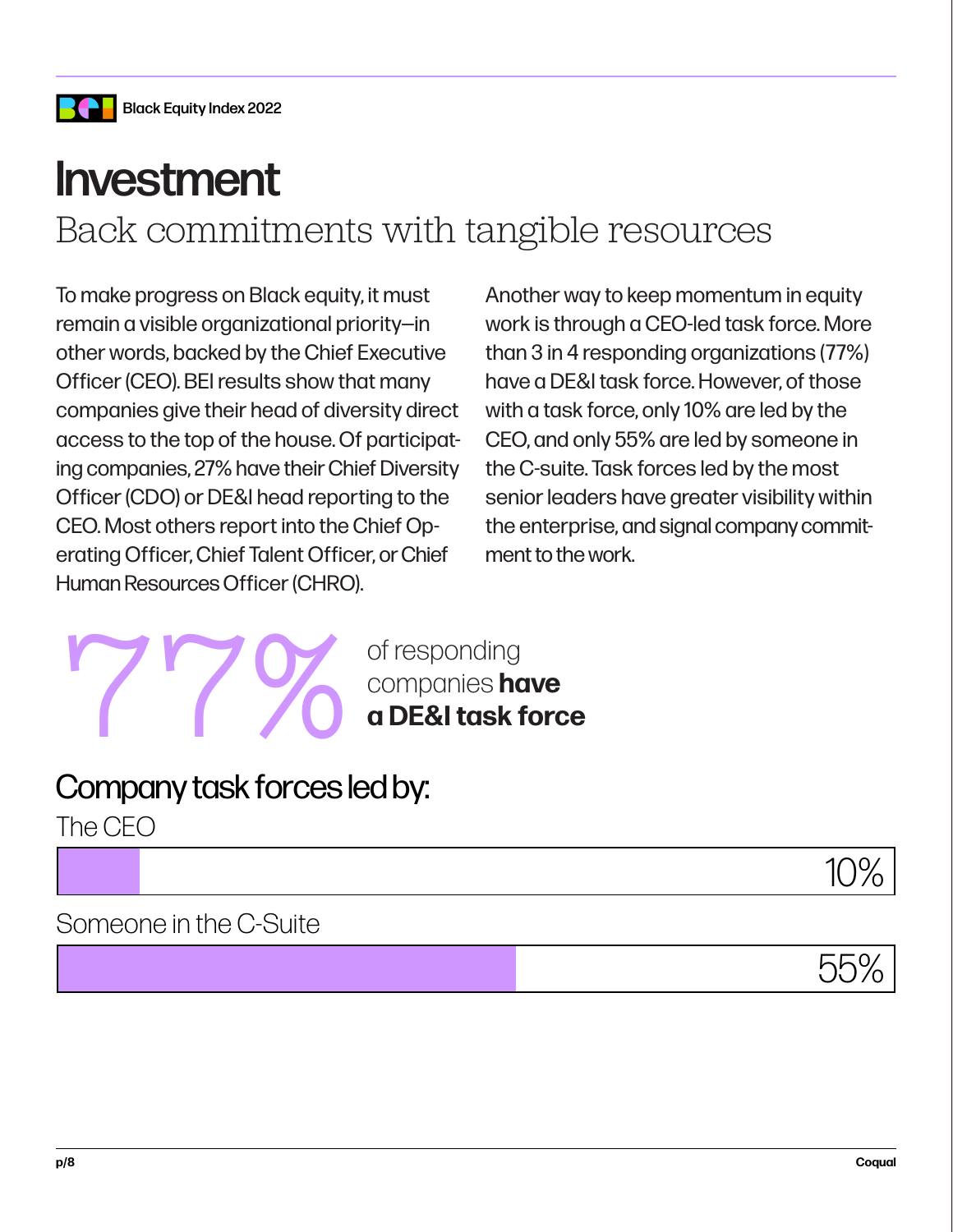

Employee resource groups (ERGs) for Black professionals are common (92% of respondent companies have them), but recognition and rewards for the ERG leaders who devote their energy to these initiatives vary widely.

When properly invested in, ERGs can also generate innovative DE&I and business practices. Those who take on ERG leadership contribute greatly to the organization. Some companies provide financial compensation to ERG leaders. Other companies provide ERG leads with recognition on companywide emails and through networking opportunities. The most impactful approaches we noticed gave ERG leaders direct and recurring interaction with the company's CEO. Without this kind of meaningful visibility and acknowledgment, ERG leadership becomes tagged as merely a "volunteer activity."

## Recommendations

- If possible, ensure your company's head of diversity reports into the C-Suite. Regardless of reporting lines, give DEI a seat on the company's operating committee. That way, they can build close relationships with top decisionmakers, securing DE&I as an organization-wide priority and galvanizing action.
- Ensure that the DE&I task force is led by a senior executive, and that its activities are shared and promoted among all staff (including the CEO, if the CEO isn't directly involved).
- To acknowledge the crucial role that ERGs play in shaping organizational culture and uncovering business opportunities, ERG leaders need to be sufficiently rewarded for their contributions. Pay, recognition, time during business hours, and visibility with senior leaders all send the right signals.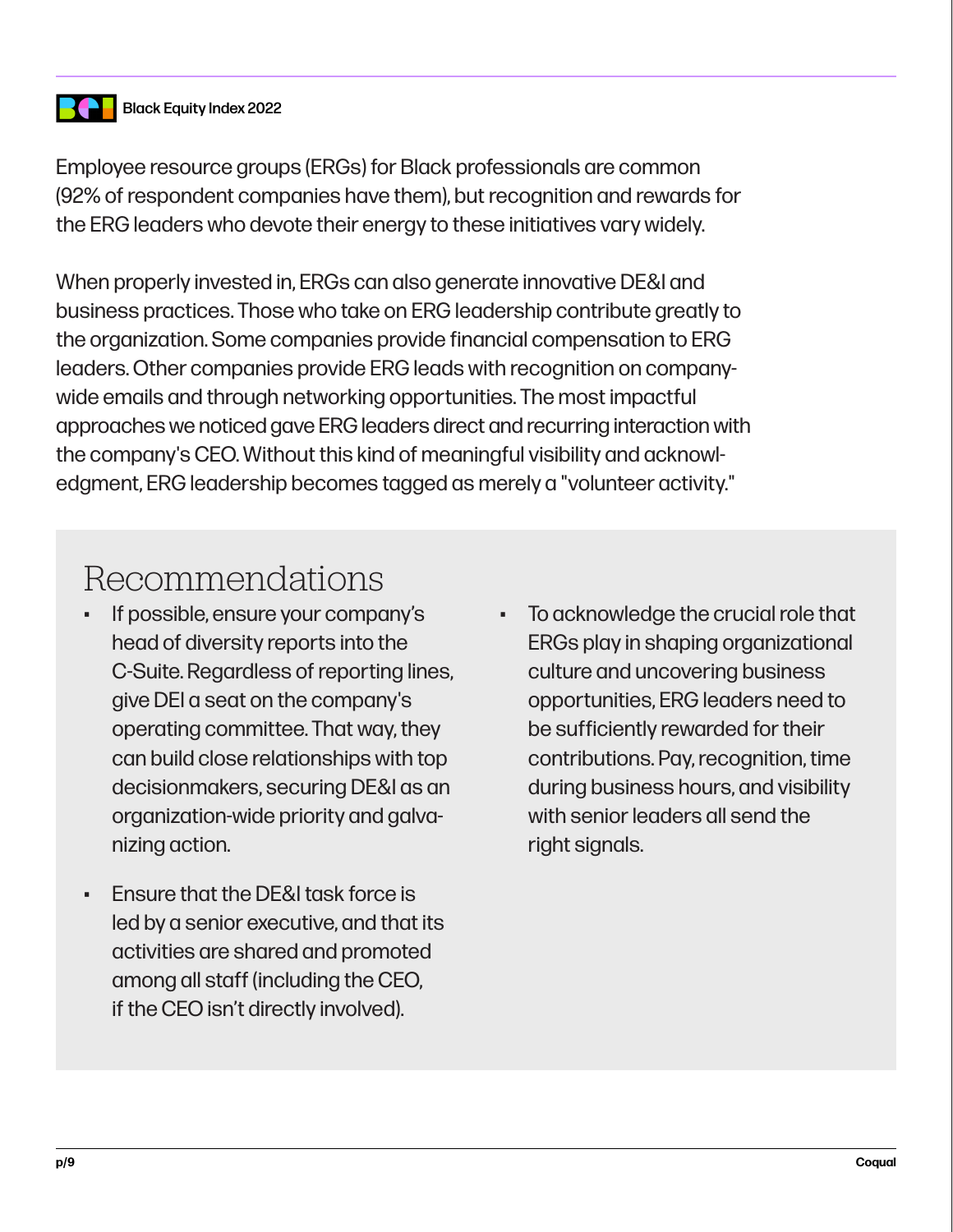# **Sustainability** Hire and cultivate a pipeline of Black talent

While hiring can't be the only answer for improving Black representation, it is a crucial part of any Black equity strategy—and must be reviewed and reinvigorated over time. Companies aspire to hire Black professionals, and they are setting specific hiring targets, but few internal recruiters are evaluated on their success.

Almost all companies (92%) engage in diversity recruiting for entry-, mid-, and senior-level roles. And about 4 in 5 (81%) have diversity hiring targets for at least one role at their organizations.

But recruiters' performance evaluations only include a diversity element at half of companies surveyed, and recruiting Black candidates is only part of recruiters' performance evaluations at about one in five companies (19%). Companies with some of the highest sustainability scores have talent acquisition programs for Black executives.

Companies that include recruiting **Black candidates** in recruiters' performance evaluations



# Recommendation

Set clear, ambitious targets for recruiting Black talent at all levels of the organization. Develop creative pipeline initiatives to help recruiters meet them. In addition to campus recruiting efforts, focus more on experienced and executive hires, understanding that competitive salaries *and* inclusive cultures are needed to attract and retain Black talent. And evaluate recruiters accordingly.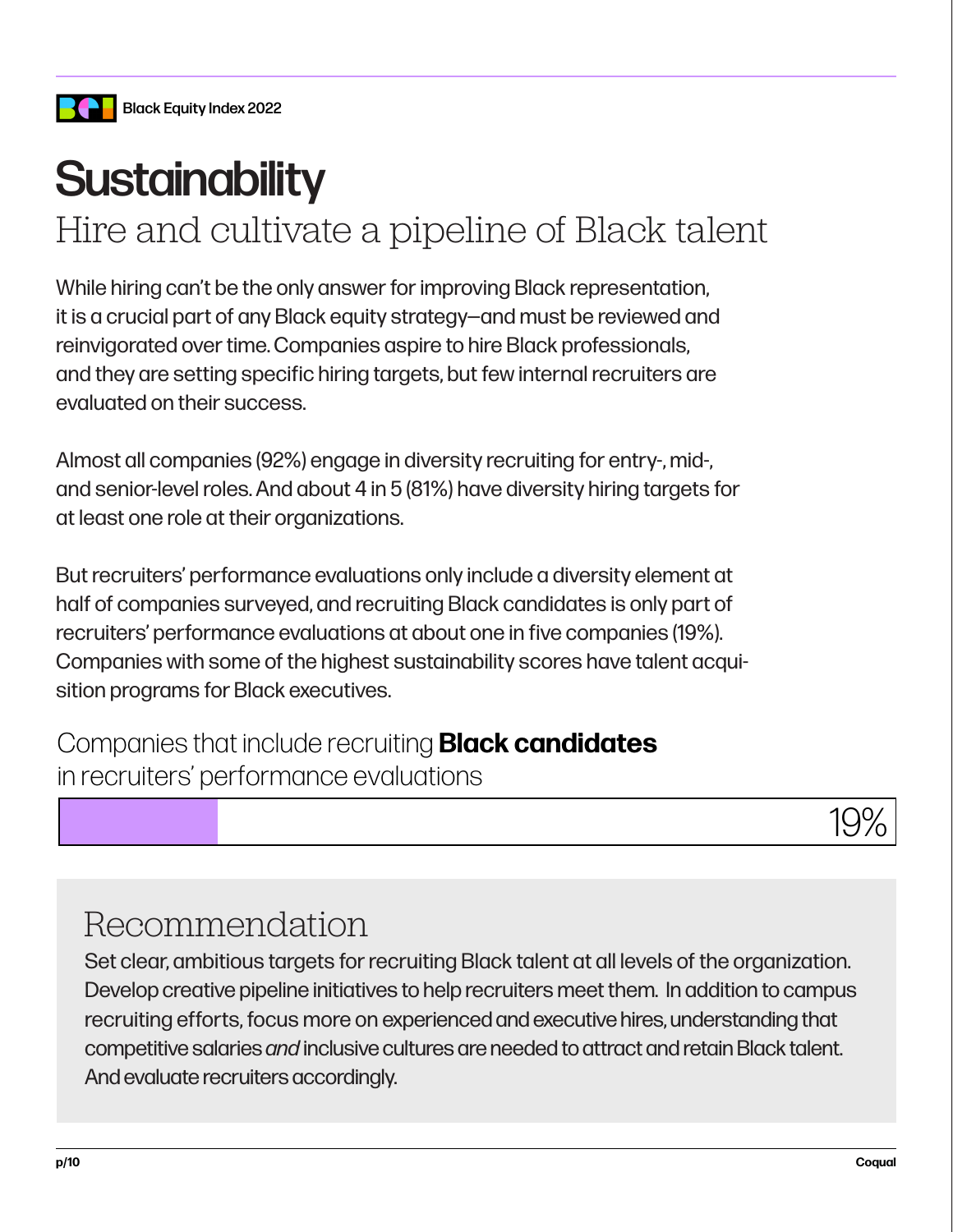

Many companies are focusing on recruiting Black talent at the early career and college level. A number of BEI participants have partnerships with historically Black colleges and universities to connect with entry-level and internship candidates. Some organizations deepen these partnerships by creating scholarships, and engage with Black recipients throughout their studies. One company connects scholarships to opportunities for employment after graduation.

While higher-education partnerships are crucial, companies can also expand hiring pools in the long run by partnering with schools. Only 27% of companies who participated in the BEI took efforts to establish a K-12 recruitment pipeline. One business works with partners like Black Girls Code and the National Urban League to engage Black youth through training and mentorship.

## Recommendation

Companies can improve Black equity in the long run by partnering with schools, grassroots organizations, and nonprofit programs that serve Black youth, taking lessons from efforts to engage girls in Science, Technology, Engineering, and Math (STEM) fields.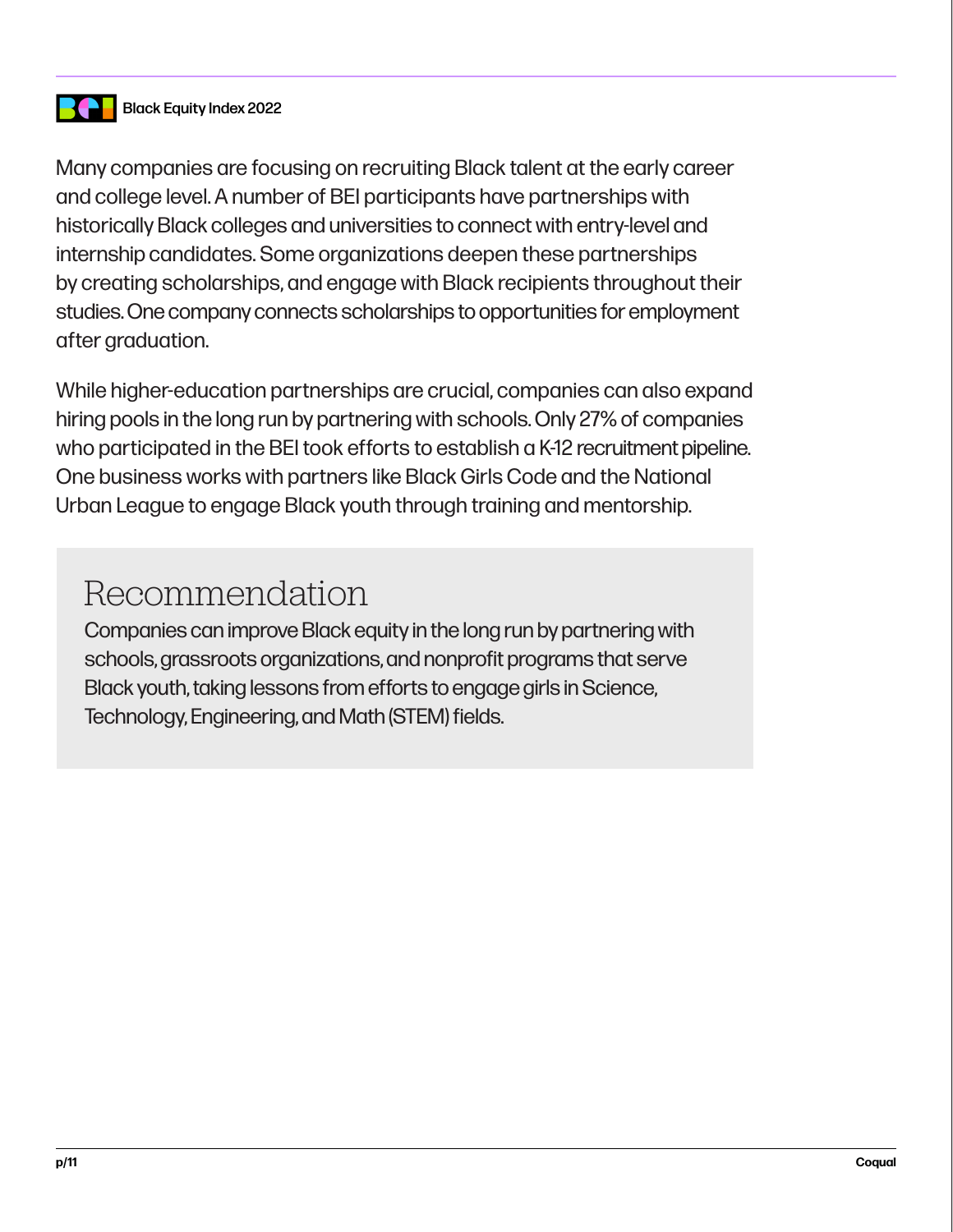

# Public engagement Address social inequity beyond the corporate sector

One simple way companies can influence Black equity more broadly is by ensuring their suppliers prioritize Black equity as well. Surprisingly, 35% of participating organizations do not currently have a supplier diversity program. As a result, they likely lack a diverse supply chain of contractors, distributors, and other external parties who provide the goods and services that make their companies run.

An area where BEI participating companies are doing well: making good on financial commitments to advance equity in their communities. The quantity and quality of that engagement varies, and can be improved over time, but most companies are active in their communities. All 26 responding companies have either publicly or internally announced a commitment to racial justice, and 21 of them included a monetary component. Nearly all (92%) have partnered with organizations that serve the Black community.

# of participating companies do not

of participating companies **do not have** a supplier diversity program

If you don't have a supplier diversity program, create one. Ensure it is endorsed at the top of the organization and is given meaningful investment. Educate procurement teams. Study the program's. successes and shortcomings to continually make it more effective. Recommendation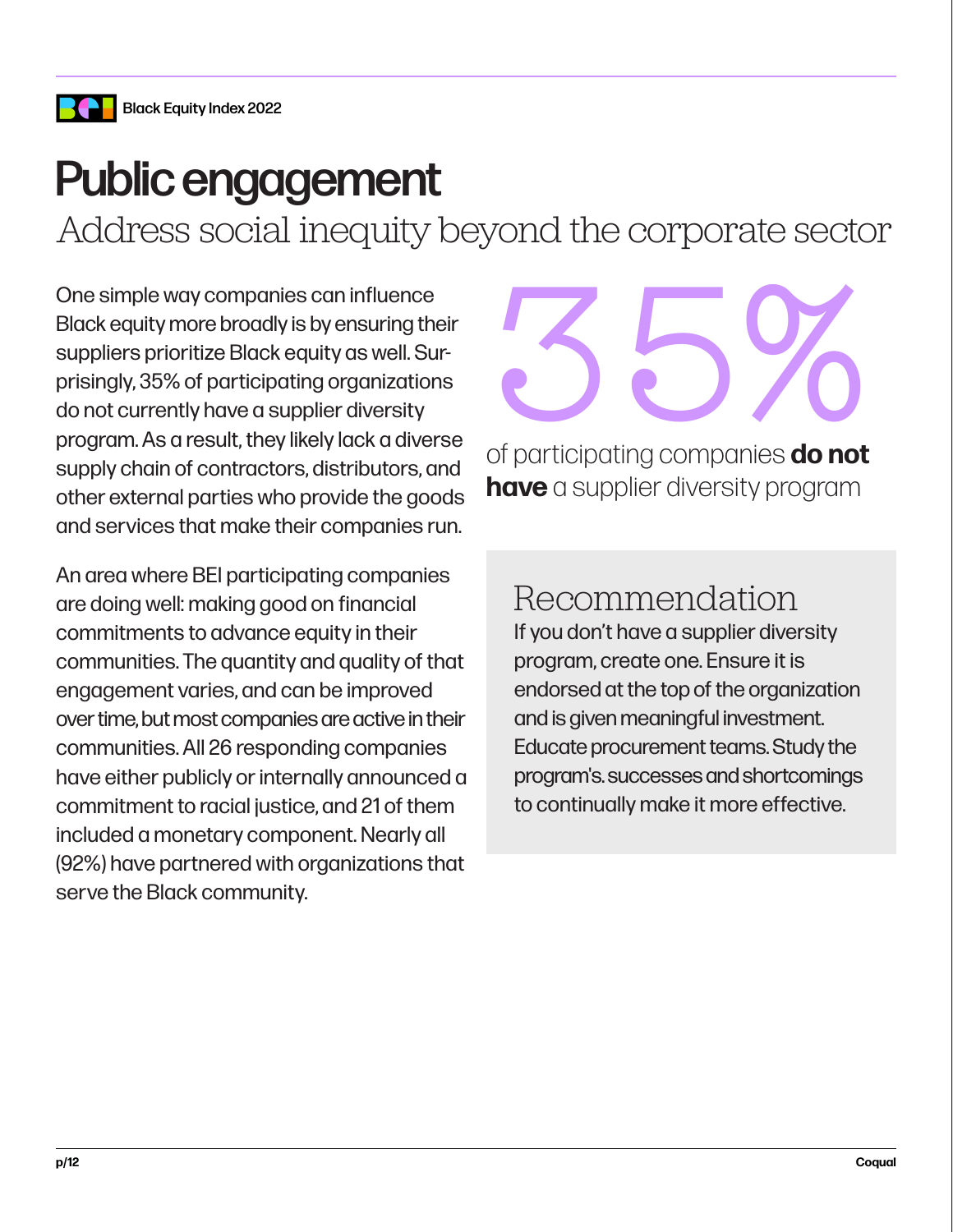

# Review of Recommendations Make a big impact

The inaugural BEI results show us where companies are performing well on Black equity and where they can improve. For ease of reference, here is a recap of the ten recommendations made throughout this white paper. They are rooted in the BEI baseline findings, and in Coqual's many years of [research](https://coqual.org/reports/being-black-in-corporate-america-an-intersectional-exploration/) and [advisory](https://coqualadvisory.com/) work on [equity,](https://coqual.org/reports/equity-at-work/) [diversity](https://coqual.org/reports/__disrupt-bias-drive-value/), and [inclusion](https://coqual.org/reports/equity-calls-on-everyone/).

### Hold leaders accountable.  $\overline{\phantom{a}}$

It's encouraging to see many organizations holding leaders to account for inequities in Black employee experiences and career progress. Any organization that isn't yet making DE&I work part of performance evaluations for senior leadership should do so. Those who are already holding leaders accountable should build an assessment of inclusive behavior into performance expectations for all employees.

### Advance Black professionals.  $\mathbb{R}^n$

Track promotions by race—and dig deeper with other cuts like gender and level of seniority—to identify where promotions are lacking, or where they're not awarded as frequently as they should be. Focus advancement efforts there.

### Shore up board diversity. n.

To build a pipeline of candidates to draw on, cultivate relationships with Black leaders early and often. Look beyond existing networks, and reconsider traditional playbooks for board candidacy.

 $\mathbb{R}^n$ 

# Prioritize Black representation among people leaders and in core business roles.

BEI data shows that representation is particularly lacking in those roles, which have outsized impact on your company's product and leadership pipeline.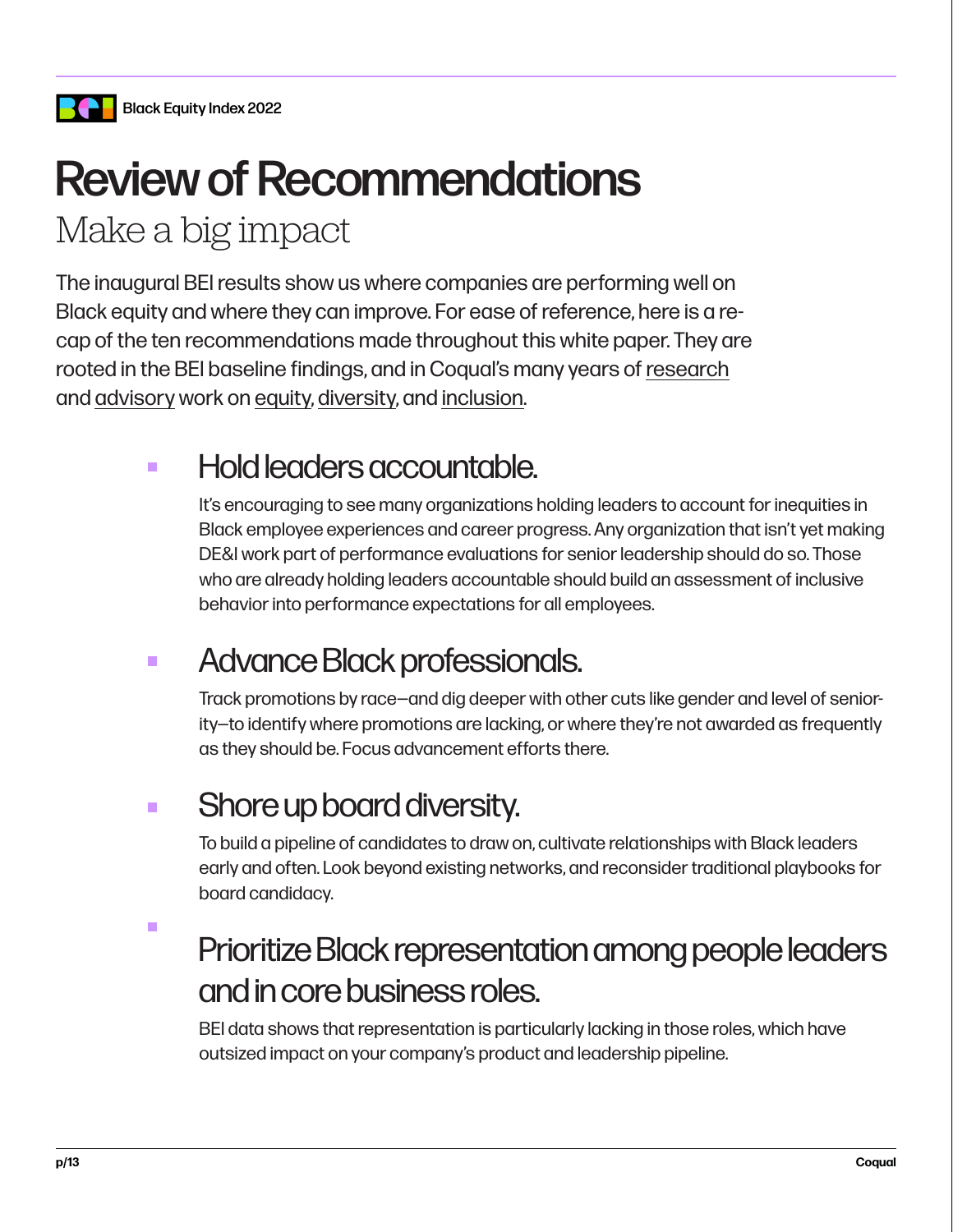÷



# Build diversity into the supply chain.

If you don't have a supplier diversity program, stand one up. Evaluate it regularly and ensure top leaders back it to make sure you are working with Black suppliers.

### Institute sponsorship programs. n.

Goal-oriented sponsorship programs benefit Black professionals more than informal mentorship programs. Organizations should implement high-quality sponsorship programs, track their effectiveness, and continuously improve them so Black professionals brimming with potential get the leadership advocacy they deserve.

### Put DE&I at the top of the house. n.

If feasible, the head of diversity should report to the C-suite. Building close, trusting relationships with senior-most leaders is a powerful way to ensure that equity is an institutional priority.

### Set targets to hire Black talent at every level.  $\mathbf{r}$

Evaluate recruiters based on their ability to meet hiring targets. In addition to campus recruiting efforts, focus more on experienced and executive hires, understanding that competitive salaries *and* inclusive cultures are needed to attract and retain Black talent.

### Get C-suite representation on DE&I task forces. n.

Ensure your company's DE&I task force is built for endurance and effectiveness by positioning a C-suite member as a leader or executive sponsor.

### Reward ERG leaders.  $\mathcal{L}_{\mathcal{A}}$

To recognize the crucial role they play, reward ERG leaders for their contributions. Pay, recognition, time during business hours, and visibility with senior leaders all send the right signals.

### Deepen K-12 engagement.  $\mathcal{L}_{\mathcal{A}}$

Companies should seize the opportunity to identify excellence early via sustained engagement with schools and youth organizations. The most effective partnerships go beyond donations, and include education, training, and mentorship programs.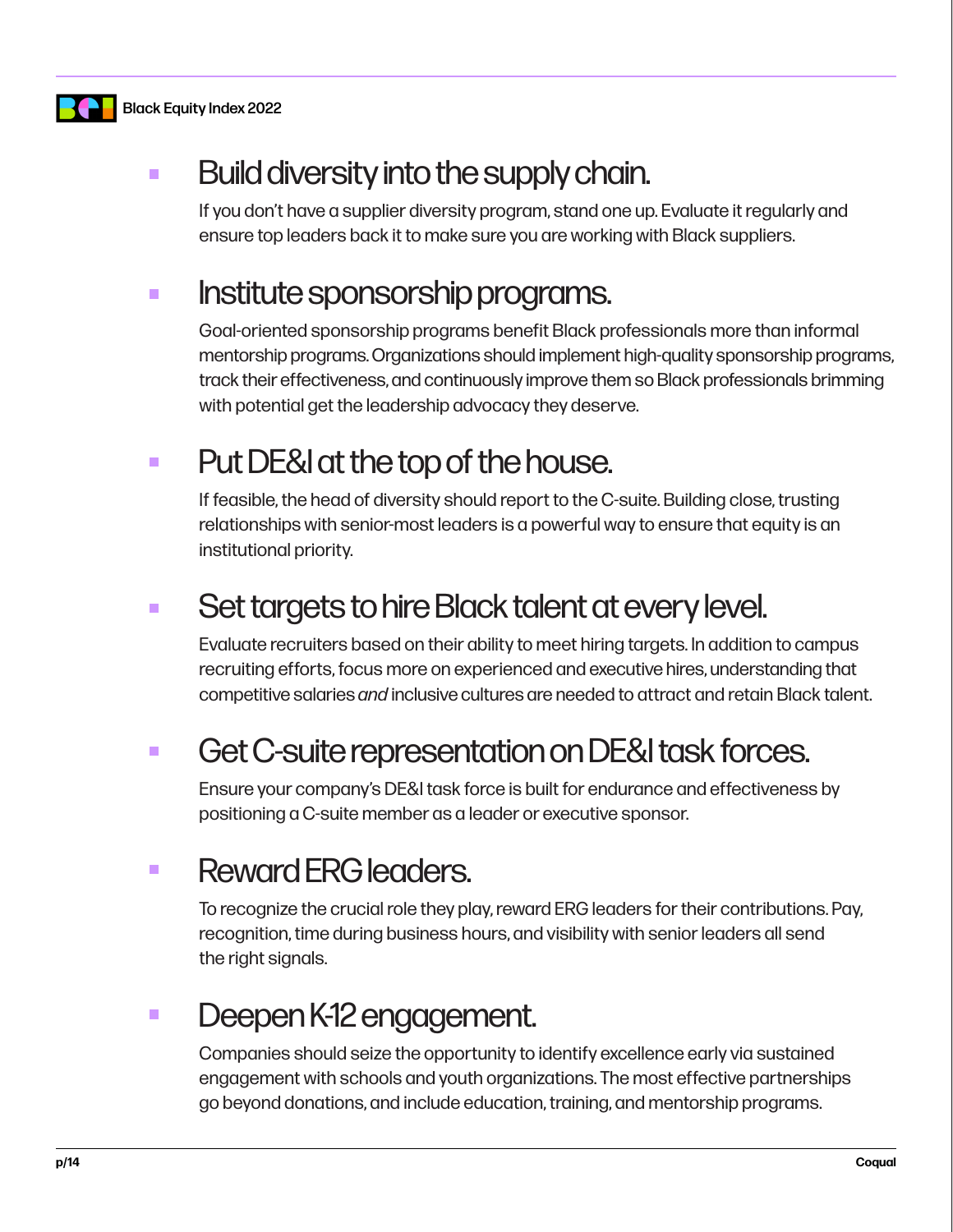

# The Future of Black Equity

Companies have made more commitments to Black equity than ever before. Coqual's BEI metric, developed based on years of research identifying the harms and realities of workplace inequity, identifies where companies are making progress, and where they can continue to improve. While much work remains, we see determination in the private sector to fight for Black equity in the workplace and beyond, and we're hopeful that sustained action and bold leadership will bring about lasting results.

The most positive takeaway from the inaugural BEI is this: many companies are trying hard to back up stated commitments with action. The first step towards a company's transformation is figuring out where it stands, today. The companies that stepped forward to participate in our first annual BEI were willing to take that hard look—and are newly empowered with this fresh analysis.

However, some equity programs are so new that companies aren't seeing a payoff in representation yet. This is another reason the annual BEI is valuable: if the numbers aren't moving, strategy needs to change.

For companies that haven't had a chance to participate yet, there will be more opportunities to join us in the future. This year is just the beginning for the BEI. As Black equity progresses—as research develops and best practices emerge—the BEI's analysis will expand, too.

Collaboration is a key component to improving DE&I practices in general, and Black equity practices in particular. The BEI provides an exciting new platform where leaders can come together to share new strategies and innovate together. We saw evidence of that this first year, and we're excited to see this community grow.

Working toward Black equity is challenging. It is an ever-evolving journey. The BEI guides organizations along that journey so that they can live up to the expectations of employees, clients, consumers, and investors, and can make good on their commitments to Black communities.